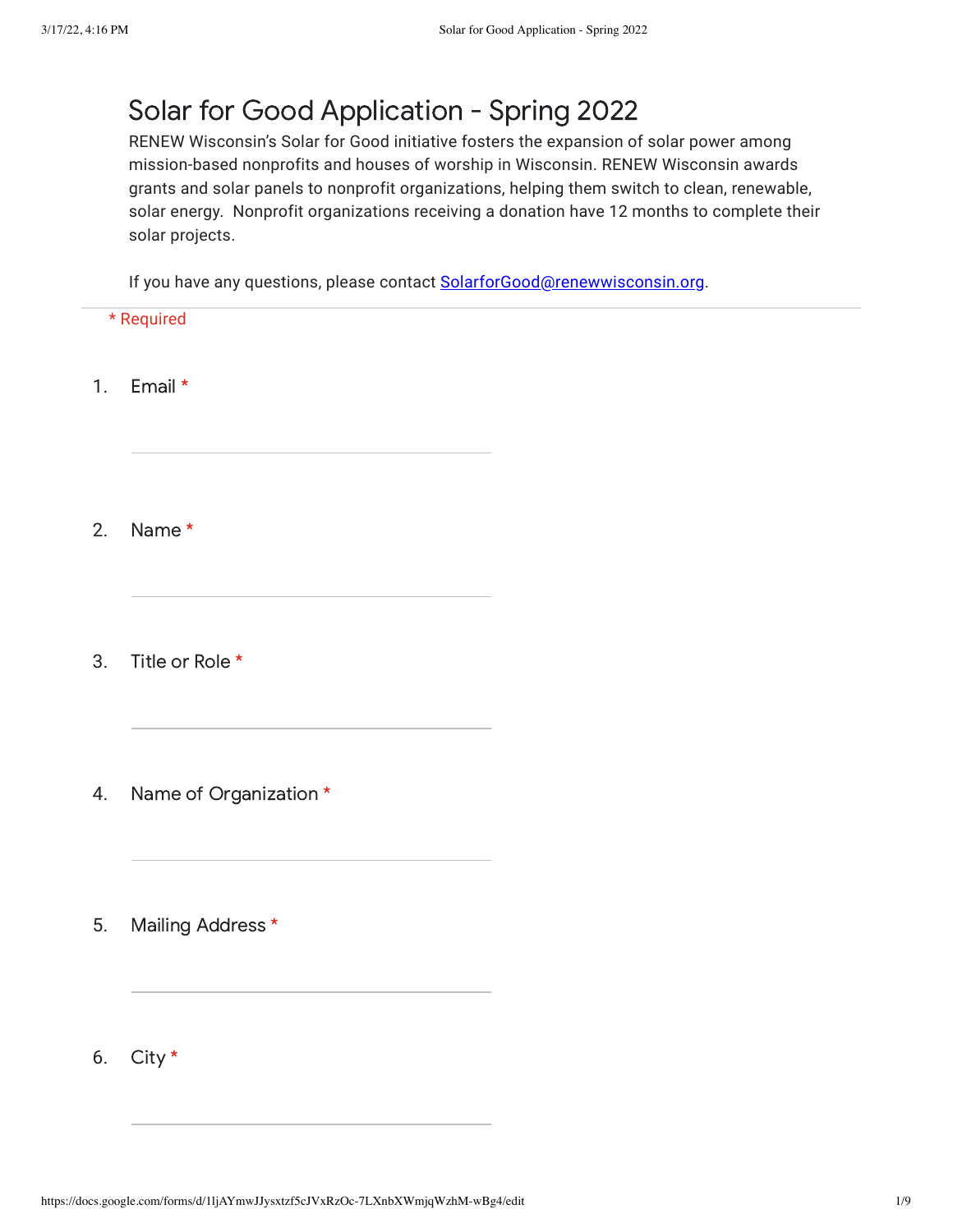7. Zip Code \*

- 8. Phone Number \*
- 9. Nonprofit Status

Please provide proof of your tax-exempt status: either an IRS letter or current certificate from Wisconsin's Department of Financial Institutions.

Files submitted:

- 10. Organization's Employer Identification Number (EIN or FEIN) \*
- 11. About your Organization \*

Provide a brief overview of your organization's mission and core programs, including your annual budget, the size of your staff and how long you've been operating. (Limit 300 words)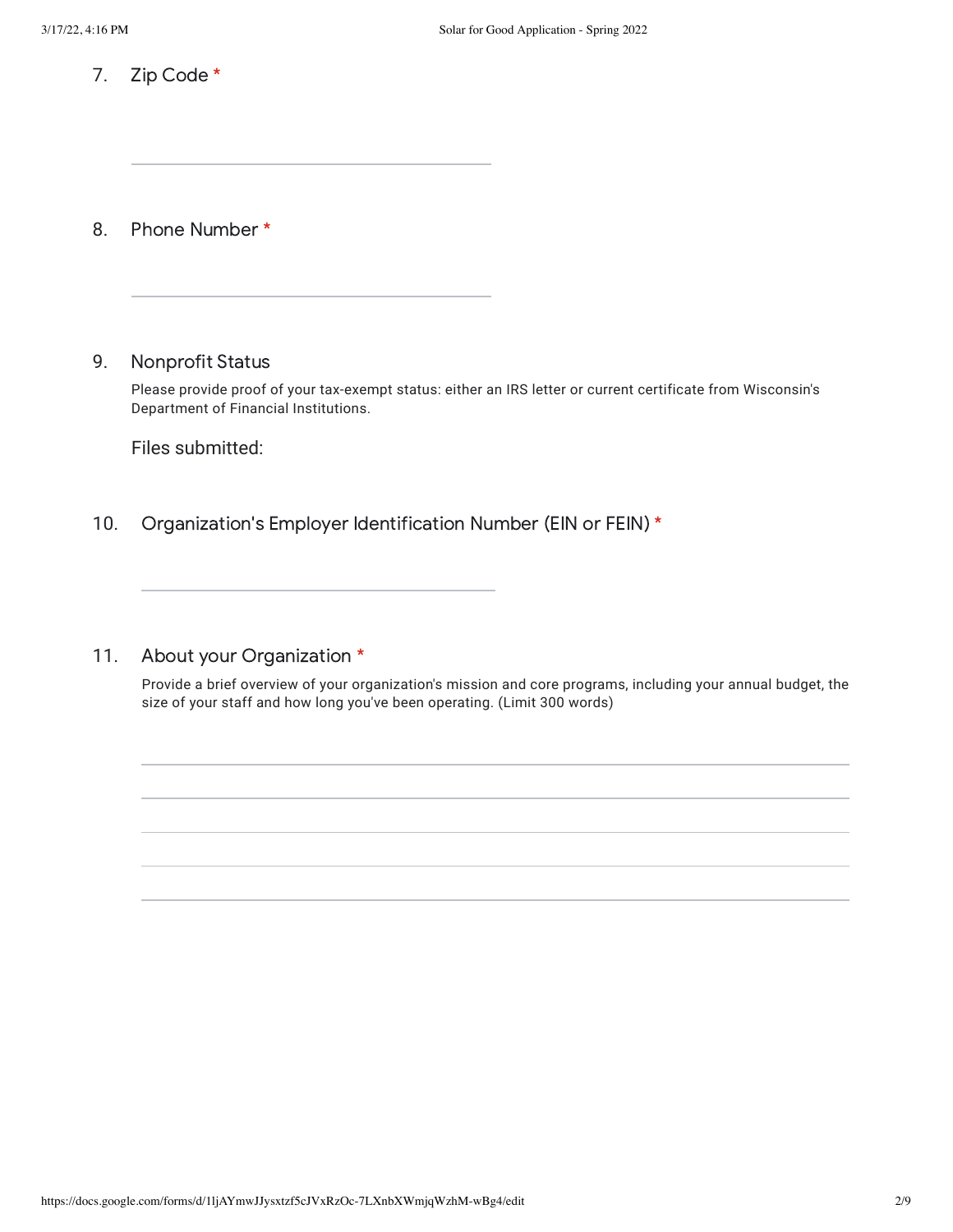#### 12. About your Solar for Good Application \*

Tell us about why you want to install solar and how this aligns with the mission and operations of your organization. (Limit 200 words)



#### 13. About your Facility and Solar Array \*

Describe the project you plan to install. Please include (1) a description of your facility and where on the premises the solar array will be located (2) the capacity (size) of the solar array you'd like to install and how much energy will be produced (3) what proportion of your electric needs will be offset by the system annually, and (4) if you plan to implement other technologies like electric vehicle charging, battery storage, and/or energy efficiency measures. (Limit 200 words)

#### 14. Location Address \*

Please provide the address where the solar array will be built.

#### 15. Electric Utility Provider \*

Tell us who provides the facility/organization with electricity.

#### 16. Project Size \*

The size (capacity) of your proposed solar array in kilowatts.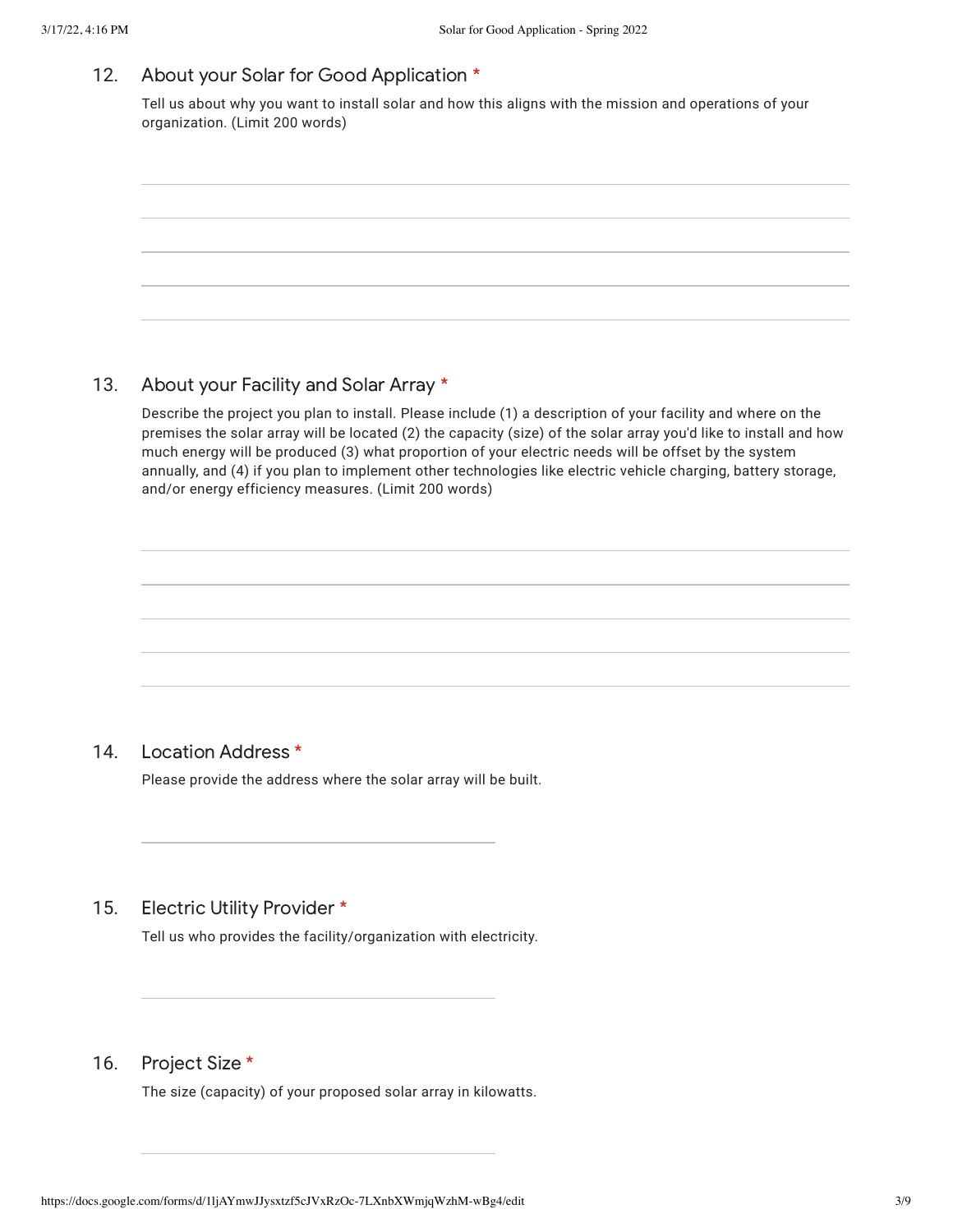17. Solar Array Type: \*

Where will your solar panels be located?

*Mark only one oval.*

Roof Mount (flat roof)

Roof Mount (sloped roof)

Ground Mount

#### 18. Project Cost \*

What is the total cost of your solar project?

#### 19. Type of Award \*

Solar for Good provides one of two types of awards to help nonprofits switch to renewable energy: solar panels OR grant funding. SOLAR PANELS: Solar for Good will award organizations half of the solar panels required for their project; up to 75 panels (~\$12,500 value) for projects under 75 kilowatts and up to 150 panels (~\$25,000 value) for projects above 75 kilowatts. GRANT FUNDING: Solar for Good will award grants for up to 20% of total project cost with a max of \$5,000 for projects under 75 kilowatts, and a max of \$10,000 for projects above 75 kilowatts. Please indicate the type of grant you are applying for.

### *Mark only one oval.*



Grant Funding

#### 20. About your Solar Installers \*

Please list the firm(s) you are working with on your installation, including any engineers, consultants, solar contractors, etc. You do not need to list all subcontractors, but please list the primary firms you're interfacing with. This includes any secondary solar contractors that have provided bids or proposals for your solar project. (Limit 200 words)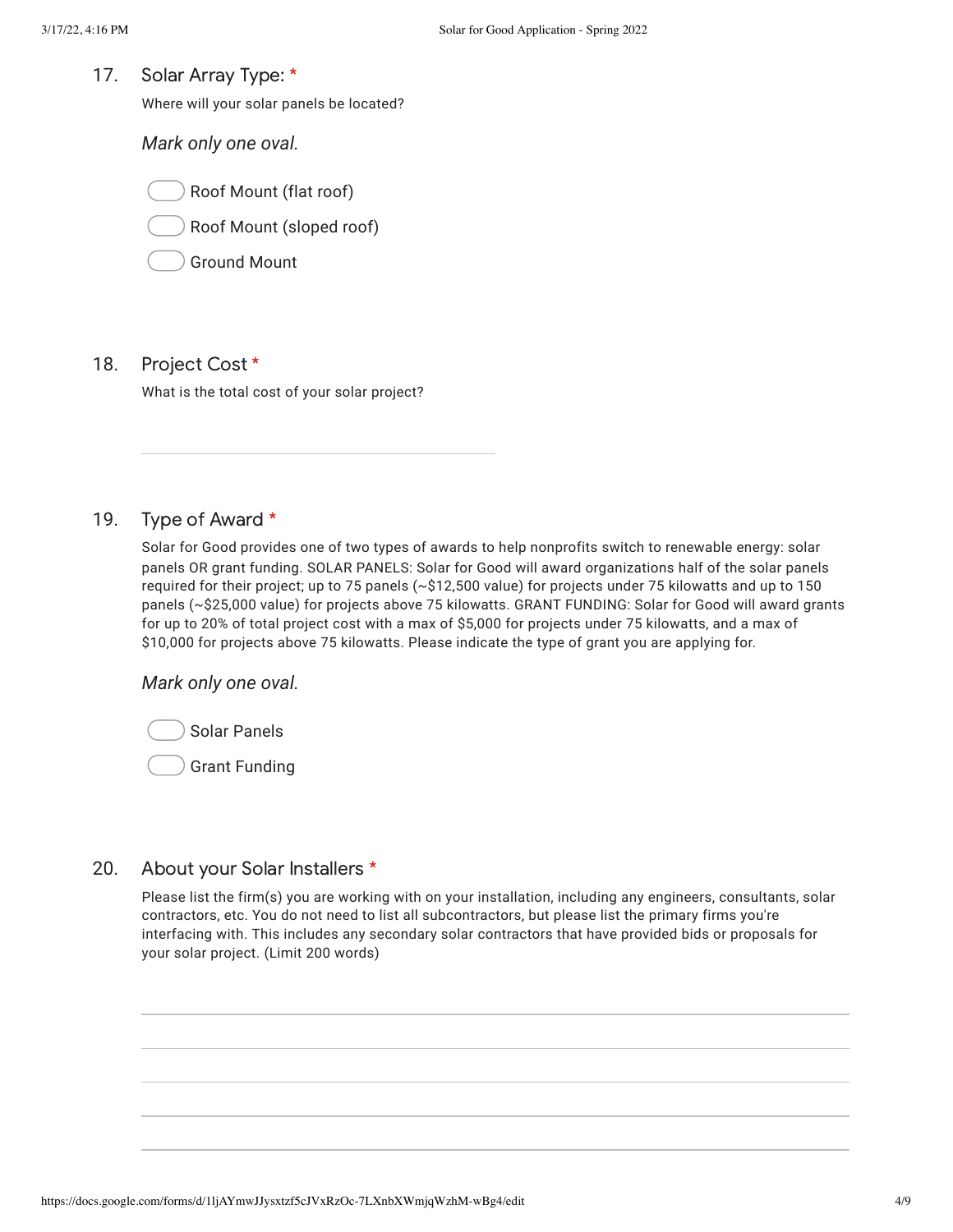#### 21. Installer Point of Contact \*

Please list the project manager or project developer you are working with at your solar installation firm, including name, email address, and phone number.

#### 22. Solar Project Proposal

Please include a copy of your project's proposal and/or site assessment from your solar contractor.

Files submitted:

#### 23. Timeline and Path to Success \*

Describe your project's timeline. How do you plan to ensure that the solar project is completed and installed within 12 months? What obstacles or challenges do you anticipate that could get in the way of completing this project in that time frame? How will you overcome them? (Limit 200 words)

#### 24. Target Installation Date \*

When do you anticipate having your solar array installed? This can be a precise time (EX: November 2022) or a general timeline (EX: late 2022)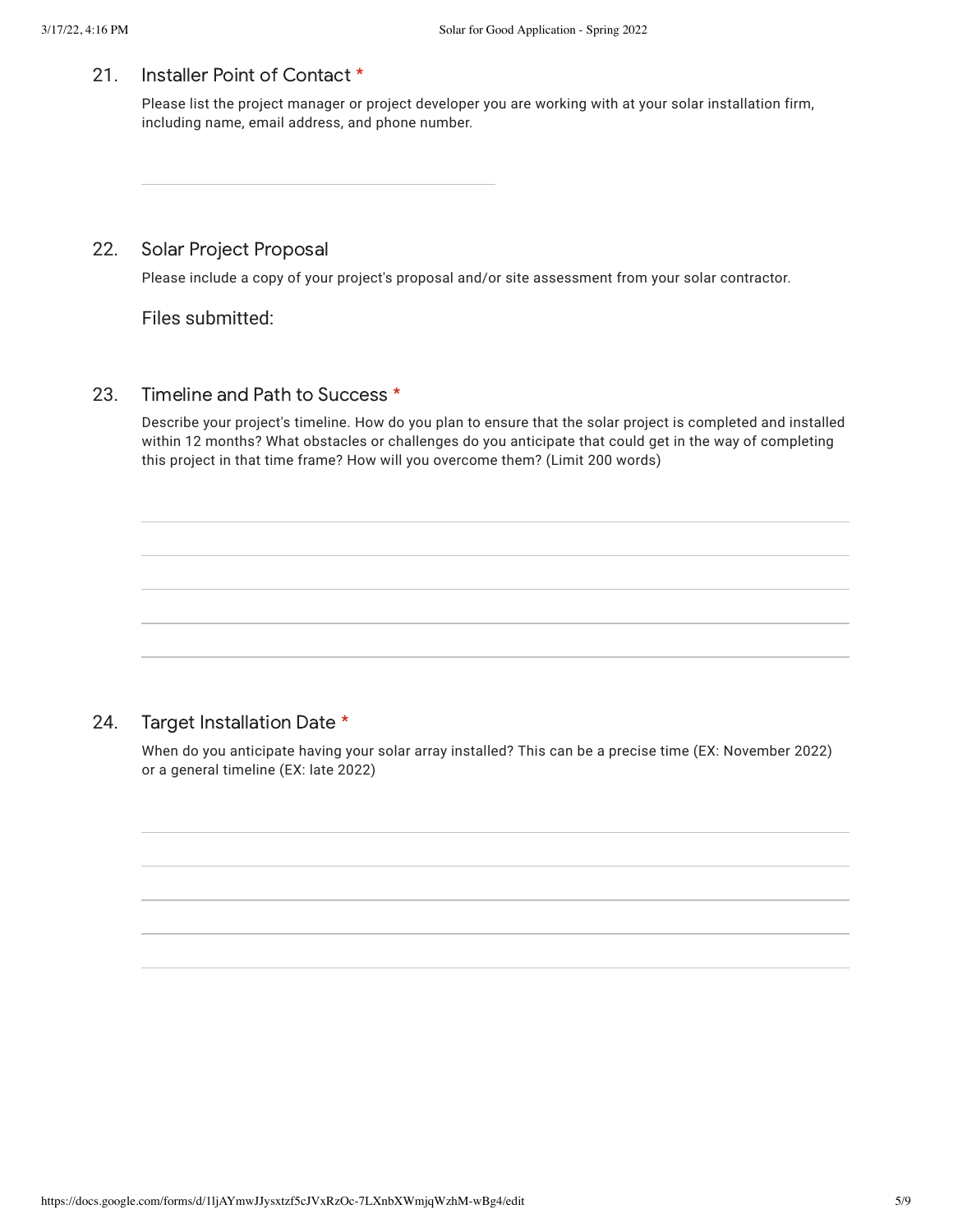#### 25. Project Budget and Fundraising Plan \*

The Solar for Good program is designed to help support projects, not to fund them entirely. If you receive an award, there are several ways to leverage Solar for Good to fund the remaining cost: Will you use (1) funds from an existing budget or capital campaign (2) a public fundraising campaign (3) a bank loan or other financing or (4) some other arrangement? Describe your plan for funding the balance of the system cost. Note: organizations who are granted Solar for Good awards will be required to demonstrate progress toward their fundraising plan 6 months from the date of their award. (Limit 200 words)

#### 26. Focus on Energy Funds \*

Have you applied for or plan to apply for incentives from Focus on Energy for this project?

*Mark only one oval.*

|  | V<br>es |
|--|---------|
|  |         |

No

27. Does this solar project involve a tax sponsor? \*

> NOTE: If a tax sponsor is assisting with this project, the Solar Project Proposal (submitted above) MUST reflect the total project cost minus the approximate value of the grant and/or donated panels. If the proposal estimate of project costs does not reflect the value of the grant, this application cannot be accepted.

## *Mark only one oval.*

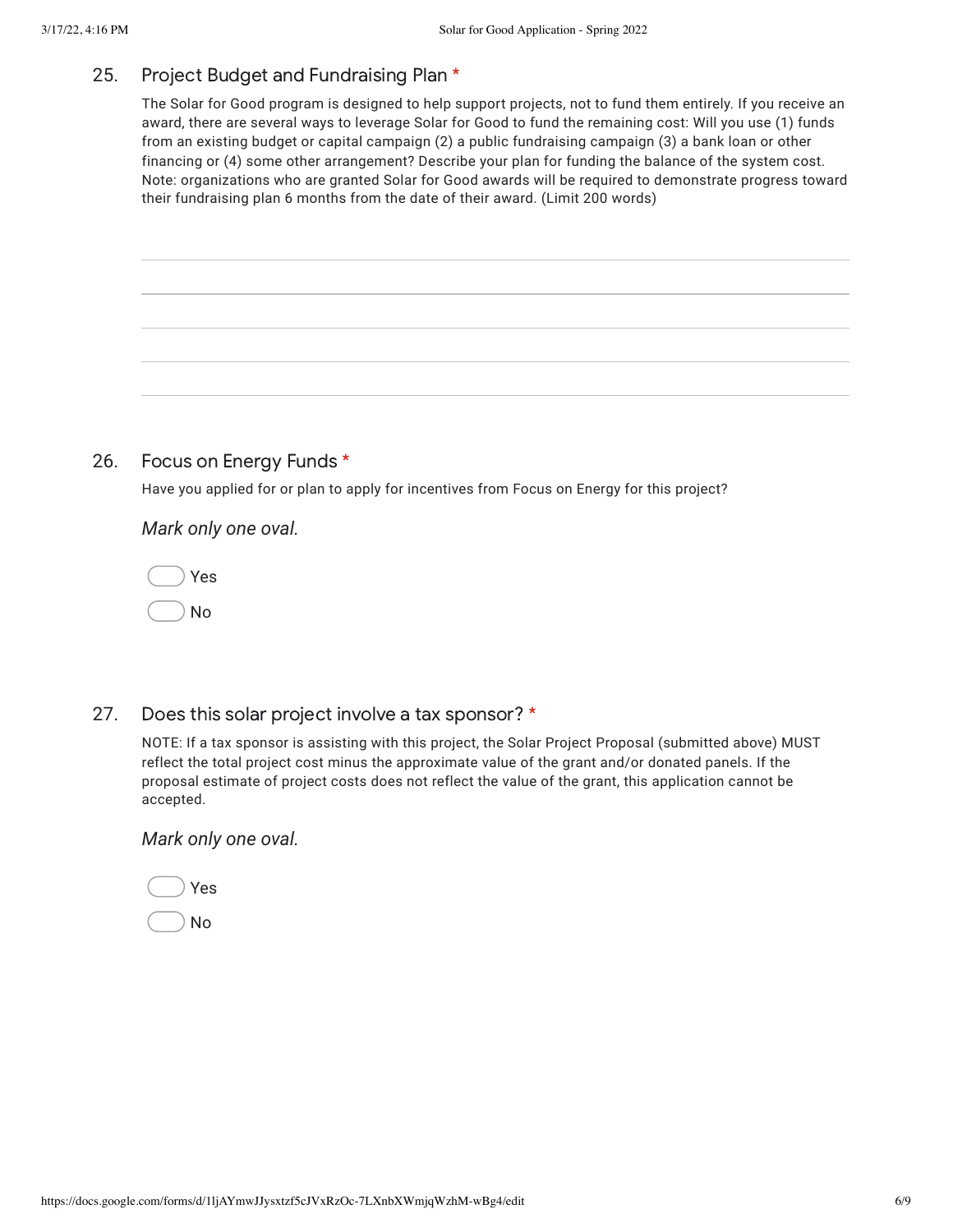#### 28. Community Engagement \*

RENEW Wisconsin wants our grantees to demonstrate impact in one or more the following areas: (1) Social Justice (2) Serving Low-Income Communities (3) Serving People of Color (4) Serving Kids or Seniors (5) Working in Rural Wisconsin, especially Northern or Central Wisconsin (6) Community Education and (7) Solar Innovation and New Technology. Please check each category in which your project or organization will have an impact.

| Check all that apply.         |
|-------------------------------|
| Social Justice                |
| <b>Low-Income Communities</b> |
| People of Color               |
| <b>Children or Seniors</b>    |
| Rural Wisconsin               |
| Education                     |
| Innovation or New Technology  |
| Other:                        |
|                               |

#### 29. Community Engagement - Explain \*

Using the categories above, please describe in detail how your organization or this solar project will have an impact in one or more of these areas. (Limit 200 words)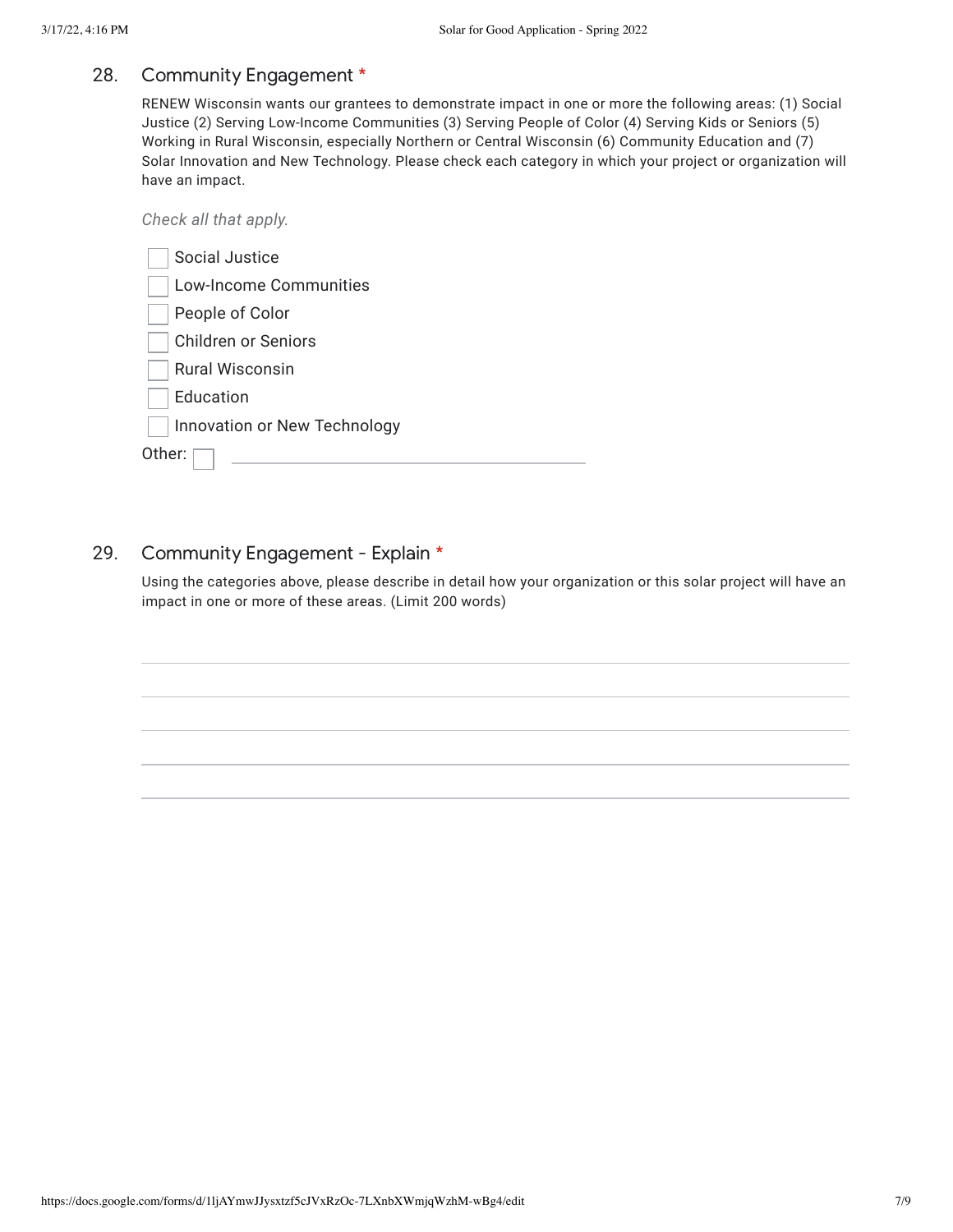#### 30. Publicity and Education \*

A primary goal of Solar for Good is to use organizations that receive grants as models to educate and inspire more people to pursue solar energy. There are several potential ways your organization could use the visibility of your project to educate your community or the public about the benefits of solar, including hosting a dedication ceremony, leading a solar workshop, inviting local officials for a tour, creating case studies or educational materials, and more. Describe your plan for educating your community about solar energy and how you will promote your finished project. (Limit 200 words)

#### 31. Anything else?

Please use this space to explain anything else you think we should know about your organization or your project. (Limit 200 words)

#### 32. Review and Submit \*

Please make sure to review the Solar for Good MOU that grantees would sign upon accepting an award. Check the boxes below to confirm that you have completed these steps. [https://www.renewwisconsin.org/wp-content/uploads/2018/03/2018-Solar-for-Good-MOU-Sample.pdf](https://www.google.com/url?q=https://www.renewwisconsin.org/wp-content/uploads/2018/03/2018-Solar-for-Good-MOU-Sample.pdf&sa=D&source=editors&ust=1647555367312211&usg=AOvVaw09A8ZSrZ9W6jPM10LDLIlr)

*Check all that apply.*

I am a not-for-profit organization located in the state of Wisconsin.

I have reviewed the Solar for Good Memorandum of Understanding (MOU) to be signed if awarded.

I am authorized by an officer of the organization to apply for and receive this grant.

This content is neither created nor endorsed by Google.